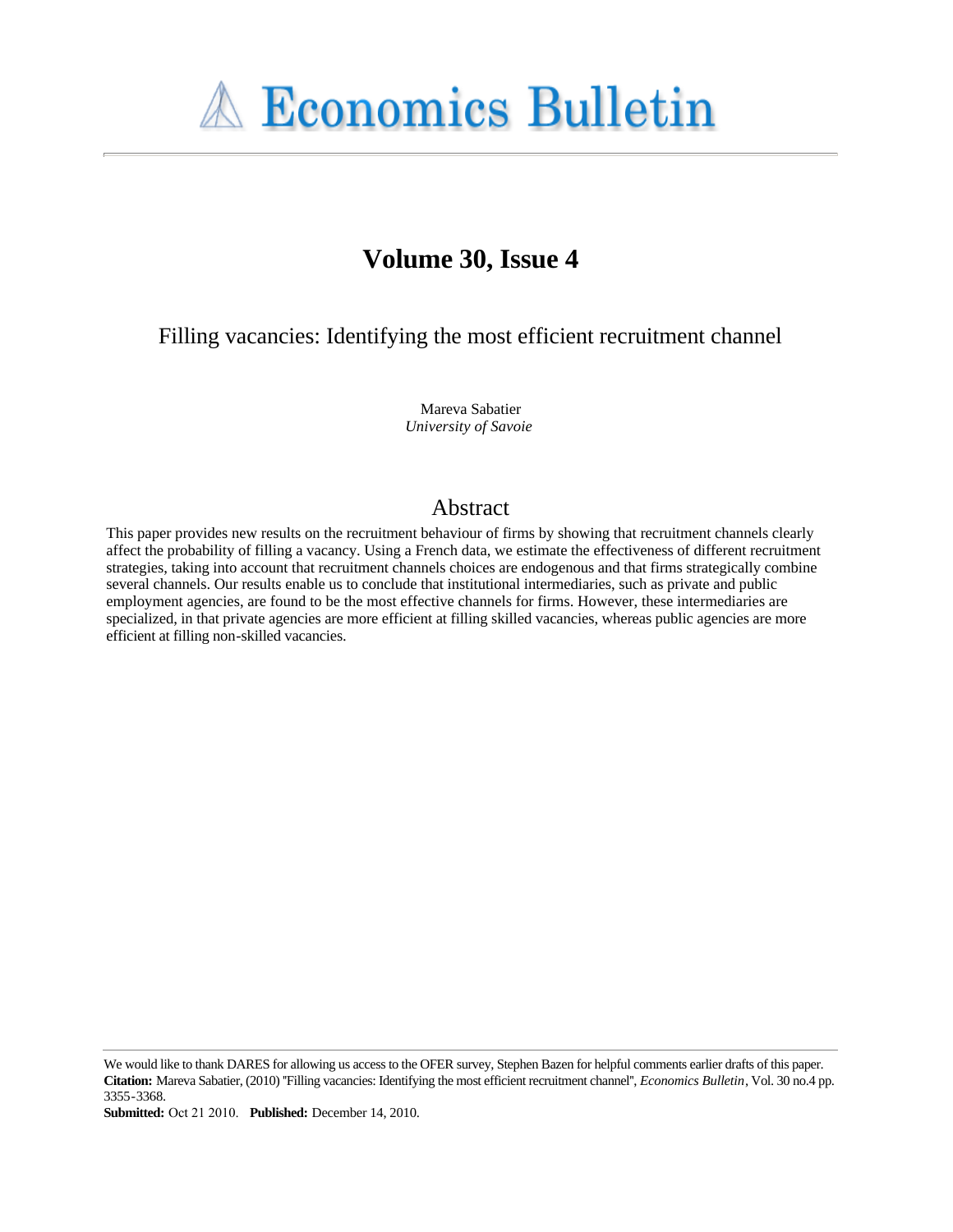### **1-Introduction**

 The search strategies used by jobseekers, and the effectiveness of these strategies in terms of reducing unemployment duration, have been extensively studied (Mortensen, 1986; Devine and Kiefer, 1993). However, little is known about the demand side of recruitment, that is to say, about employers' search behaviours, mainly because micro-data are rather poor or absent. Recruitment occurs at the end of a matching process (Mortensen and Pissarides, 1994) in which both firms and jobseekers develop strategies to meet a potential partner. Hence, the use of inappropriate search strategies by employers and/or by prospective employees can lead to inefficiencies in the matching process and to the simultaneous existence of unemployment and unfilled vacancies. It is therefore crucial to determine how an employer's search behaviour affects the outcome of the recruitment process.

Since Holt and David's (1966) pioneering article, empirical analyses of employers' search strategies have primarily focused on the impact of the search effort, in particular, on the time spent searching and on the number of applications received (Barron and Bishop, 1985; Barron *et al.*, 1985). In this static view, the greater the search effort, the higher the number of applicants. Search effort is also found to have a positive effect in a dynamic view, that is to say, on vacancy duration (Beaumont, 1978, Roper, 1988, Van Ours, 1989).

Moreover, several channels (for example, social networks, advertisements, public and private employment agencies) can be used to locate potential employees and to encourage them to apply (Holzer, 1987). As recruitment channels are information vectors, they influence the probability of receiving applications (Russo *et al.*, 2000) and the cost of the search (Russo *et al.*, 2005). Roper (1988), using British data, concludes that search channels strongly influence vacancy durations. Networks seem to be the most efficient channels for hiring, whereas advertisements, although they are widely used, tend to result in long vacancy durations. Conversely, Holzer (1987) and Van Ours and Ridder (1993), using US and Dutch data respectively, found that advertisements are the best way to rapidly fill a job vacancy.

This lack of consensus on the most efficient recruitment channel may be due to the fact that previous studies have always treated the choice of recruitment channel as exogenous, despite a substantial body of evidence indicating this is not the case. The choice of recruitment channel(s) depends on the characteristics of the vacancy, on the employer's capacity to use a given channel and on the prevailing economic situation. Gorter *et al.* (1996, 1993) showed that the choice of recruitment channel also depends on the type of employees needed by the firm, as employers seeking qualified staff are more likely to use advertisements to fill vacancies, whereas employers seeking personnel in the second segment of the labour market (i.e., fixed-term, part-time and/or low-qualified jobs, see Doeringer and Piore, 1971) are more likely to use local employment agencies. Russo *et al.* (2000) confirmed these results and also concluded that employers are more likely to use advertisements when competition between job seekers is low.

In addition, employers may combine several channels in order to ensure a higher return from searches (Holzer, 1996; Gorter and van Ommeren, 1999). As employers generally use a combination of recruitment channels, rather than one particular channel, search strategies can be defined in terms of the type and the number of recruitment channels used. Channel choices should be treated as correlated. Bessy *et al.* (2007) pointed out that, in France, firms frequently combine several methods to fill vacancies. This can be explained by two characteristics of the French labour market. First, firms must notify the government employment agency (Agence Nationale Pour l'Emploi, ANPE) when a vacancy occurs and the ANPE must inform job seekers of that vacancy. Second, unsolicited applications are used much more frequently by French jobseekers than they are by jobseekers in other countries: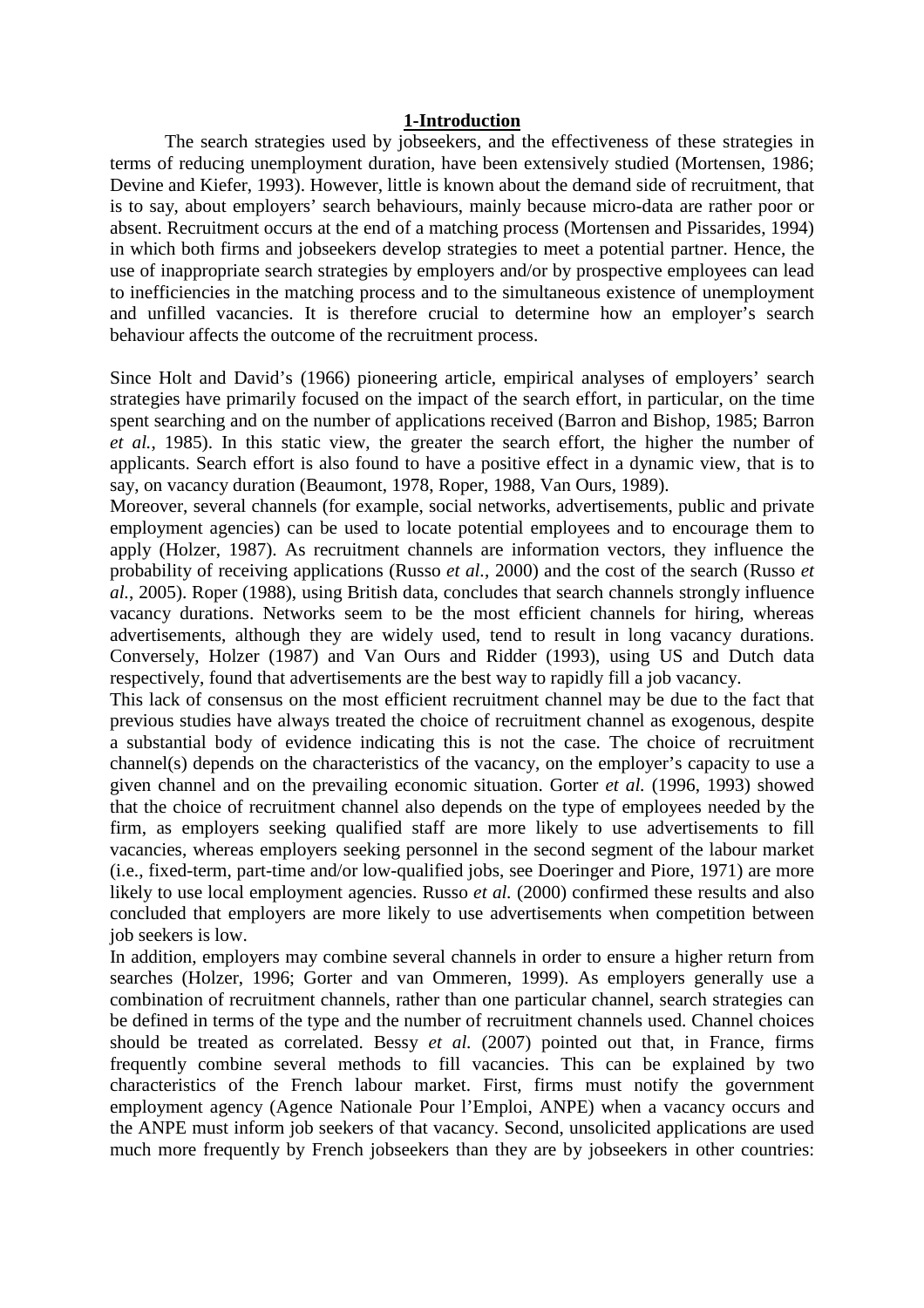94% of French employers receive at least one unsolicited application per year (Bessy *et al.*, 2007).

Consequently, when analysing the success or failure of a recruitment strategy, it is important to examine the overall strategy adopted by an employer, that is to say, the type(s) of recruitment channels chosen and how these recruitment channels were combined, rather than to simply examine each individual recruitment channel that was used.

The present study differs from previous research in three fundamental ways. (1) It focuses on the combination of recruitment channels and the links between the channels chosen, rather than treating each recruitment channel separately. (2) It investigates the factors determining the choice of recruitment strategy. (3) It assesses the impact of these search strategies, treated as endogenous, on the probability of filling a vacancy.

Our study was based on data from a Job Offer and Recruitment (Offre d'emploi et recrutement – OFER) survey carried out by the French Employment Ministry's research and statistics department (Direction de l'Animation de la Recherche des Etudes et des Statistiques - DARES). This survey provides data on the search channels used by employers, on the reasons for the vacancy and on the success of the recruitment process. By applying simulated likelihood estimation techniques (Cappellari and Jenkins, 2006), we were able to estimate a multivariate probit model that allowed us to determine the effect of the recruitment channel used on the probability of filling a vacancy, taking into account the link between the choice of channels and their endogeneity.

We begin by presenting our dataset. This is followed by a discussion of our dataset, the presentation of the empirical results and our conclusions.

### **2- Data**

Our data was taken from a job offer and recruitment ("Offre d'Emploi et Recrutement" - OFER) survey of employers' recruitment behaviour that was carried out between January and July 2005 by the French Employment Ministry's research and statistics department (Direction de l'Animation de la Recherche des Etudes et des Statistiques - DARES). The survey looked at French firms that had begun a process to recruit at least one employee during the 12 months prior to the survey.

The OFER survey collected data from 4004 firms, each of which provided information about the vacancy, the firm's characteristics and the recruitment procedures used (see Appendix 1 for more details). Of the observed firms, 88% successfully recruited at least one employee and 12% failed to fill the vacancy. In 17.8% of cases, recruitment was for a skilled position.

The OFER dataset also indicates which recruitment channels were used during the search process. Recruitment channels can be classified into five categories: Market methods, such as advertisements and direct applications, including *via* Internet ; Public employment agencies ; Private employment intermediaries, such as private agencies, schools, professional associations, etc. ; Professional relations; and personal relations (friends and relatives).

Descriptive statistics underline three interesting facts. First, only 27% of firms relied upon a single recruitment channel: the combination of several channels is the most used strategy. The five main search channels available to firms can be combined in 31 different ways (see appendix 2). But, among the 31 possible strategies, 11 are used by less than 1% of the firms, that is less than 40 firms. Finally, observed sub-samples on each strategy are often very small. Second, our data also indicate that the choice of search channels is influenced by the characteristics of the employer firm, the vacancy and the macroeconomic context. For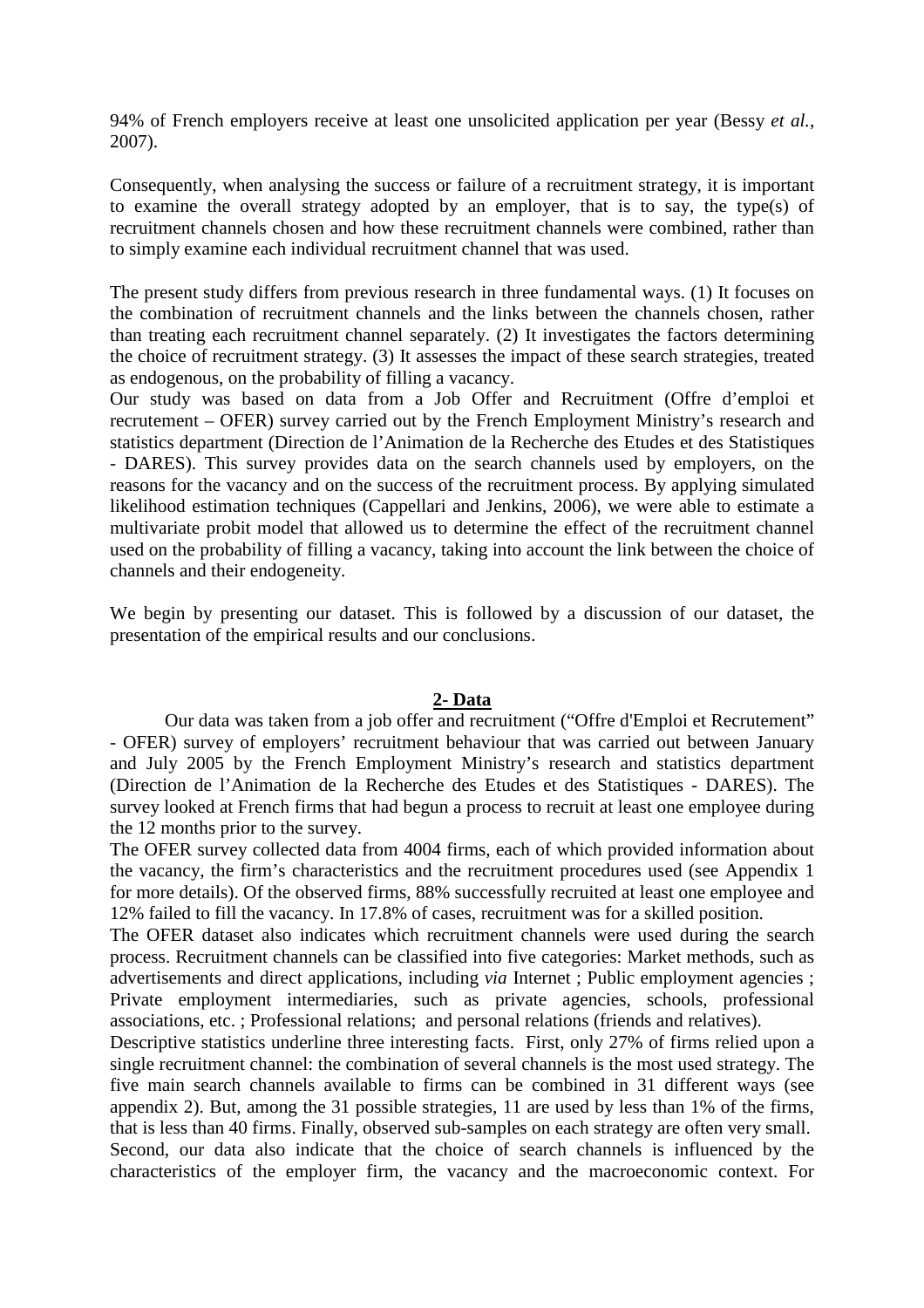example, small firms seem to prefer to base their recruitment strategies on personal relations, whereas large firms preferred to use private employment agencies. This channel was also the most frequently used when the vacancy concerned an executive position.

Third, success rates vary according to the macroeconomic context, to firms' attributes and to the recruitment strategy used. On the opposite of previous results, which indicated that combining recruitment channels was more effective than using a single channel (Holzer, 1996; Gorter and van Ommeren, 1999), our descriptive statistics highlight more that the recruitment strategy success rates appear to be influenced more strongly by the types of channel used than by the number of channels used. Among the 31 different strategies, five of the most commonly used strategies gave particularly high success rates. Three of these strategies were based on a single channel, that is to say, professional networks (94% success rate), personal networks (95.5% success rate) or market methods (92% success rate). However, even higher success rates were recorded for two combinations of two channels: professional plus private networks (96% success rate) and private agencies plus professional networks (93.9% success rate).

#### **3- Empirical results**

Descriptive statistics on the OFER data set confirm that employers combined several recruitment channels to fill their vacancies, but not all the combinations had similar success rates. Among the 31 possible strategies, some are scarcely used. This stops us from directly estimating the strategies' choices. To overcome this difficulty, we choose to focus attention not on strategies' choice but on recruitment channels' ones, taking into account their potential combination. We thus jointly estimate the channels choice equations and the recruitment success equation, that is the following system of equations:

> $\overline{1}$  $\overline{ }$  $\left\{ \text{Pers\_network}_i = \beta_5 \, ^t X_i + \varepsilon_{5i} \right\}$  $\overline{a}$  $\left[ \text{Recrut\_ok}_i = \gamma' X_i + \mu_i \right]$  $\overline{\phantom{a}}$  $\overline{a}$  $\begin{bmatrix} \text{Pub\_ag}_i = \beta_3' X_i + \varepsilon_{3i} \end{bmatrix}$ {  $\left[\text{Mark\_meth}_i = \beta_1' X_i + \varepsilon_{1i}\right]$  $=\beta _{4}$  '  $X_{i}$  +  $= \beta_{2} X_{i} +$  $i - \mu_4$   $\Lambda_i$   $\cdot$   $\epsilon_{4i}$  $i - \mu_2 \mathbf{A}_i \cdot \mathbf{C}_{2i}$ *X X*  $\beta_{\scriptscriptstyle 4}{}^{\scriptscriptstyle +} X_{\scriptscriptstyle i} + \varepsilon$  $\beta_{2}$ '  $X_{i} + \varepsilon$ Prof\_netw<sub>i</sub> =  $\beta_4$ ' Priv\_ag<sub>i</sub> =  $\beta$ <sup>'</sup>  $4 \mathbf{A} i \mathbf{C} 4$ 2  $\mathbf{r}_i$   $\mathbf{c}_2$

where  $i$  is the firm. The first five equations describe the choice of the five search channels: market methods (mark\_meth), public agencies (pub\_ag), private agencies (priv\_ag), professional relations (prof\_netw) and personal relations (pers\_netw). The final equation defines the probability of success (recrut ok).

The error terms  $\varepsilon$  and  $\mu$  have the following properties:

$$
E(\varepsilon_j) = E(\mu) = 0
$$
,  $Var(\varepsilon_j) = Var(\mu) = 1$ ,  $Corr(\varepsilon_j, \varepsilon_k) = \rho_{jk}$  and  $Corr(\varepsilon_j, \mu) = \rho_{jk}$ .

The correlation coefficients between the errors of the five choice equations are denoted  $\rho_{ik}$ . If  $\rho_{jk} \neq 0$ , channel choices are interdependent. Conversely, if  $\rho_{jk} = 0$ , channel choices are independent. Similarly, the  $\rho_{j\mu}$  coefficients indicate the link between the choice equations and the recruitment success equation.

We then have to estimate a system of six equations. In each equation, the dependant variable is a dummy variable. We used a multivariate probit model to estimate the equation system. However, Train (2003) showed that probit probabilities do not have a closed-form expression and must be estimated numerically. In the present study, we used Cappellari and Jenkins' (2006) simulated maximum likelihood technique to estimate our probit probabilities.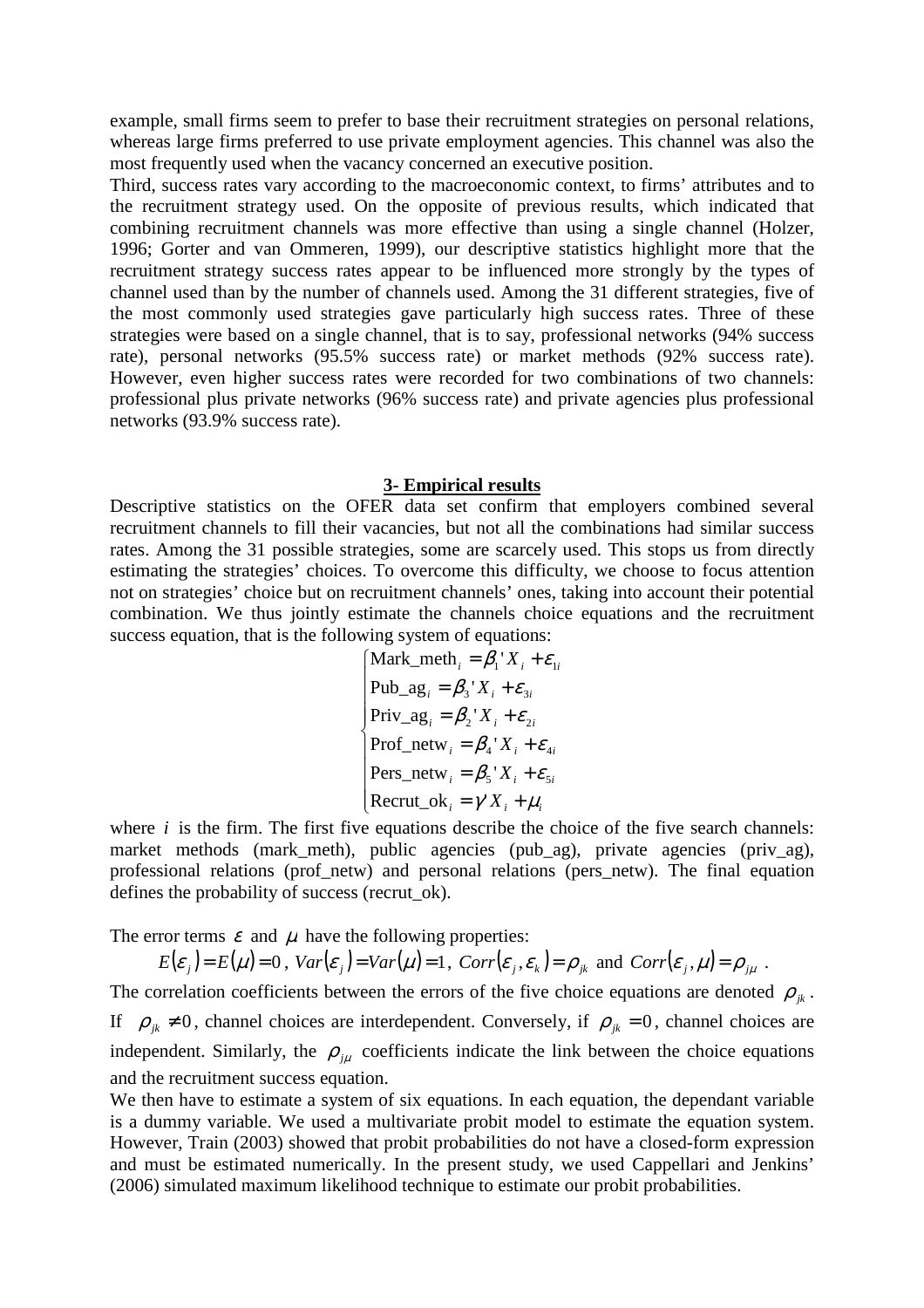As correlation terms between recruitment channels' choices are estimated, we can calculate joint probabilities corresponding to the 31 possible combinations of choosing or not each channel. Estimating the five equation system is then equivalent to studying all the strategies (Greene, 2008). But, the multivariate probit model has a main advantage: estimated probabilities of using each strategy can be deduced from the estimated choices of each recruitment channel and from the correlation terms. Thus, these probabilities can be computed even if some strategies are scarcely used. Moreover, the multivariate probit model allows us to estimate the global probability of choosing a given channel, taking into account that it is combined.

Besides, the *X* vector includes all the observed attributes that can influence the choice of recruitment channels and also the probability of filling a vacancy. Following Wilde (2000), we suppose that identification variables are not needed as a large variability is observed in explanatory variables. These factors can be indeed divided into five main types: characteristics of the firm: size, sectors, financial health, attributes of the job vacancy: skilled or unskilled, permanent or temporary, part-time or full-time; reason for recruitment: replacement, new activity, increase in demand, internal reorganisation; search context: previous recruitment channels used, number of direct applications received; macroeconomic indicators (taken from *Enquête Emploi*, INSEE and ANPE, 2005).

Table 1 presents the results of this estimation.

Let us begin to comment the results about the recruitment channel choices. First, a number of correlation terms ( $\rho_{ik}$ ) between the different recruitment channels used by employers are significantly different from zero. For example, the use of professional networks positively correlated with the use of personal relations. This shows that users of strong relations have unobserved characteristics that are positively related with those of users of weak relations. Positive correlations were also found between the use of public employment agencies and private employment agencies, and between the use of market methods and public agencies. On the other hand, all the correlations between the use of private agencies and market methods or personal networks were negative. Our results also show that choices of recruitment channels are interdependent, thus confirming the importance of considering an employer's overall search strategy, rather than, as is often the case in the literature, the individual channels used.

In addition, the results indicate that the choice of recruitment channels depends not only on the existence of other search channels, but also on a firm's characteristics, the type of vacancy and the state of the job market. For example, small firms tend to favour the personal relations channel, whereas larger firms are more likely to favour private agencies and professional relations. This suggests that it is more difficult for small firms to use either expensive recruitment channels, such as private agencies and advertisements, or to exploit professional networks, which are probably less well developed than in large firms.

A firm's choice of recruitment channels is also likely to be influenced by the business sector in which it operates. For example, the recruitment channels most commonly chosen by industrial firms are private and public agencies. Firms in the construction sector tend to favour private employment agencies and personal networks, whereas firms in the service sector tend to favour market methods. This pattern may reflect the fact that France's private employment agencies have a long tradition of industrial and construction-sector recruitment but they have only recently begun focusing on other business sectors. Employment agencies not only give access to large applicant pools, they can also provide help in screening applications (Lesueur, 1997). As a result, many industrial firms have built up long-term relationships (either informal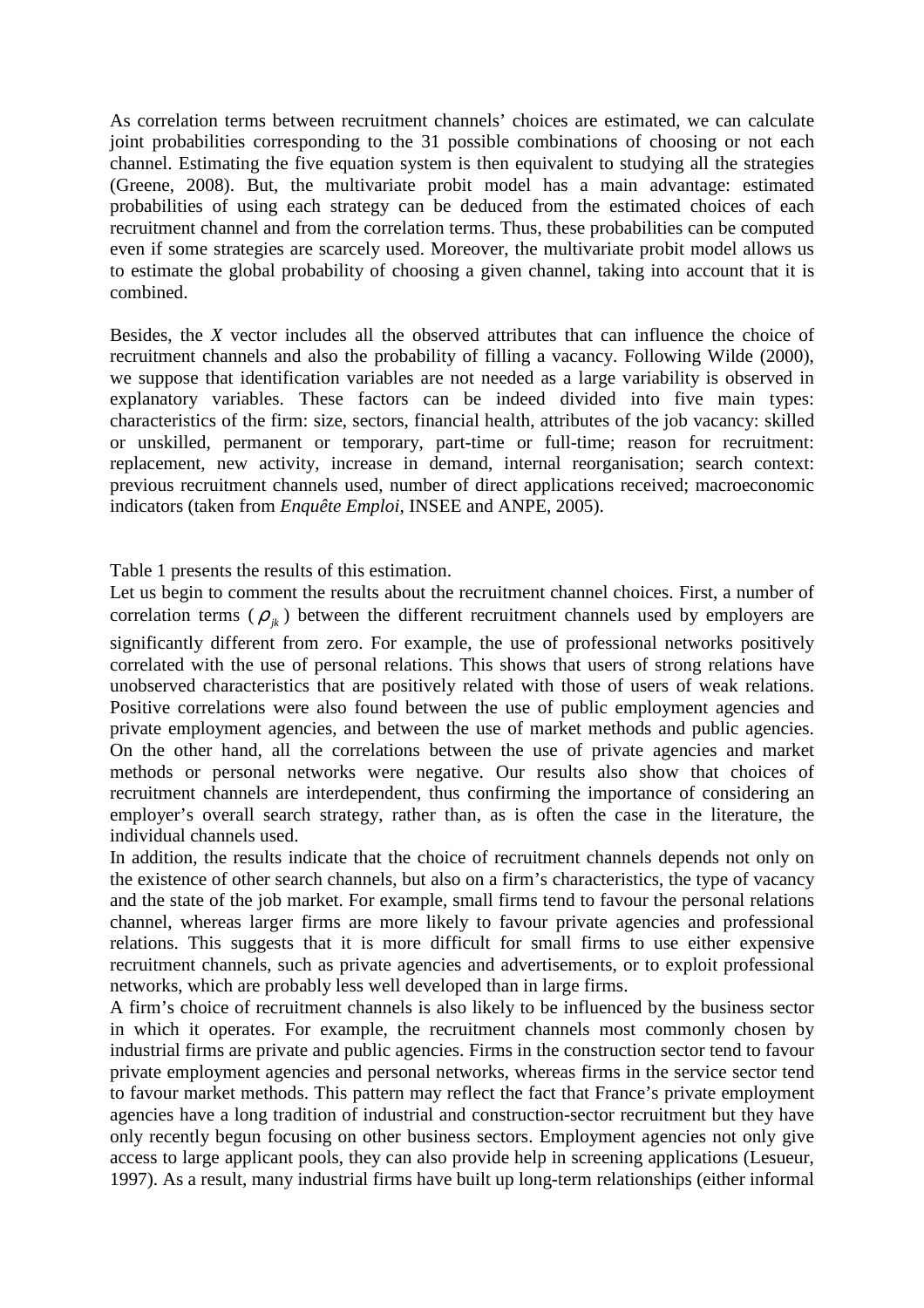or contractual) with one or more agencies. In addition, econometric results show that firms that have used private or public agencies in the past are more likely to use them again in the future. This may indicate the existence of learning effects in the use of search methods, which can reduce search costs.

Our results also highlight that the macroeconomic context affect only the choice of market methods and public agencies as recruitment channels. When the competition between job seekers is low, firms are more likely to use advertisements, in the line of the conclusions of Russo *et al.* (2000). But, when the competition is intense, French firms prefer to contact the public intermediary, mainly because the pool of potential applicants is then larger.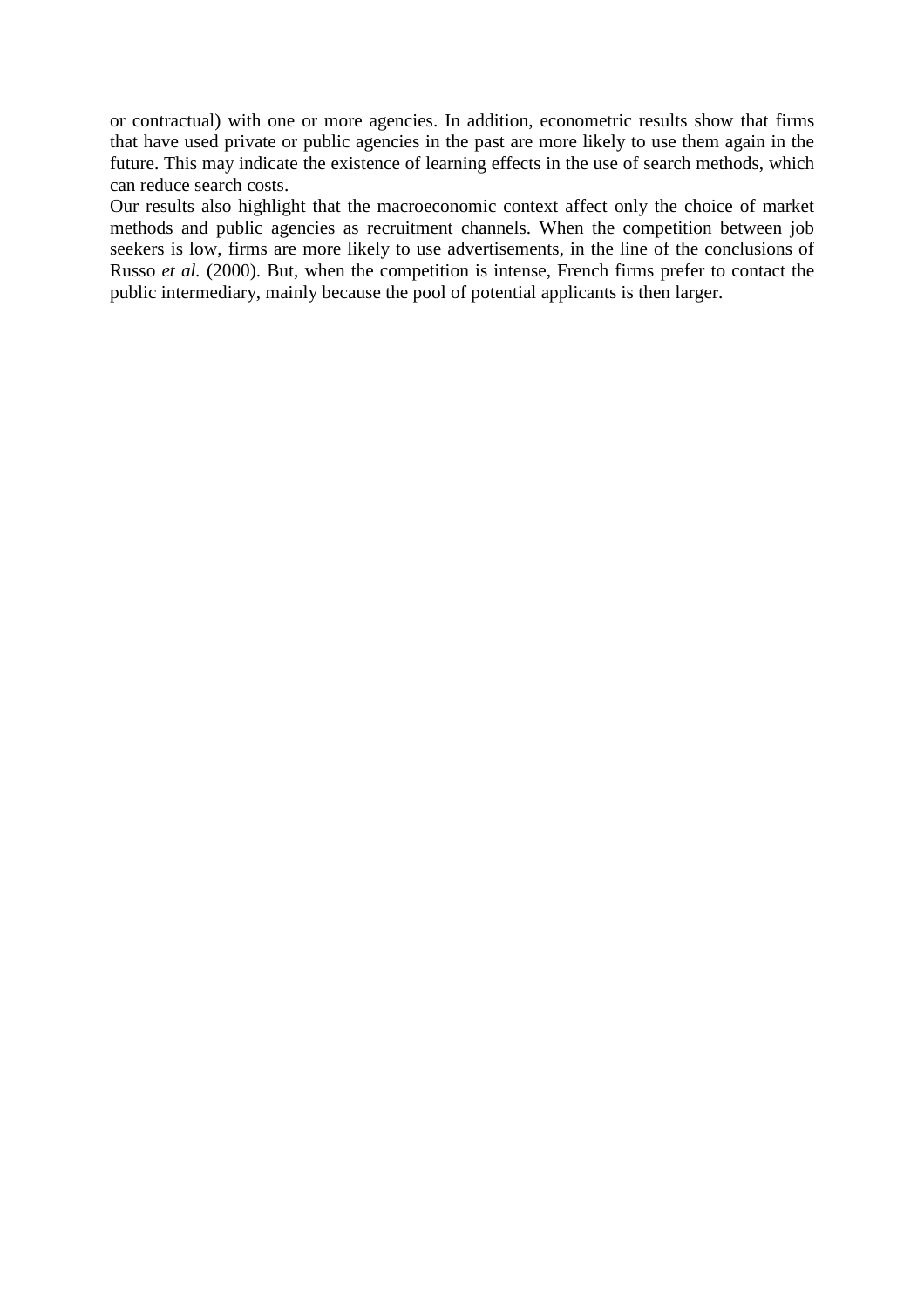|                                        | Professional networks |            | Public<br>agencies |             | Private<br>agencies |             | Market<br>methods |              | Personal<br>networks |              | Recruitment success |            |
|----------------------------------------|-----------------------|------------|--------------------|-------------|---------------------|-------------|-------------------|--------------|----------------------|--------------|---------------------|------------|
|                                        | Coef.                 |            | Coef.              |             | Coef.               | $\ddagger$  | Coef.             | $\mathbf{f}$ | Coef.                | $\mathbf{f}$ | Coef.               |            |
| constant                               | 0.123                 | 1.75       | $-1.351$           | $-11.10***$ | $-1.144$            | $-12.69***$ | 0.129             | $1.72*$      | $-0.494$             | $-6.57***$   | 1.297               | 7.36***    |
| <b>Size</b>                            |                       |            |                    |             |                     |             |                   |              |                      |              |                     |            |
| Small                                  | Ref.                  |            | Ref.               |             | Ref.                |             | Ref.              |              | Ref.                 |              | Ref.                |            |
| Medium                                 | 0.122                 | $2.18**$   | 0.024              | 0.26        | 0.357               | 5.32***     | 0.191             | 3.28***      | $-0.322$             | $-5.44***$   | 0.054               | 0.75       |
| Large                                  | 0.064                 | 1.11       | $-0.019$           | $-0.19$     | 0.388               | $5.45***$   | 0.340             | 5.37***      | $-0.494$             | $-7.66***$   | $-0.112$            | $-1.71*$   |
| <b>Sector</b>                          |                       |            |                    |             |                     |             |                   |              |                      |              |                     |            |
| Agriculture                            | $-0.105$              | $-1.44$    | 0.122              | 1.03        | 0.365               | 4.19***     | $-0.133$          | $-1.73*$     | $-0.018$             | $-0.23$      | 0.199               | 1.19       |
| Construction                           | 0.096                 | 1.29       | 0.189              | 1.62        | 0.400               | 4.64***     | $-0.157$          | $-2.03**$    | 0.160                | $2.08**$     | $-0.349$            | $-2.98***$ |
| Industry                               | $-0.135$              | $-2.62***$ | 0.182              | $2.17**$    | 0.633               | $10.63***$  | $-0.308$          | $-5.69***$   | $-0.105$             | $-1.85*$     | $-0.112$            | $-0.95$    |
| Services                               | Ref.                  |            | Ref.               |             | Ref.                |             | Ref.              |              | Ref.                 |              | Ref.                |            |
| <b>Economic difficulties</b>           | 0.061                 | 1.31       | 0.020              | 0.25        | 0.092               | $1.73*$     | 0.003             | 0.07         | 0.039                | 0.77         | $-0.117$            | $-1.94*$   |
| <b>Reason for recruitment</b>          |                       |            |                    |             |                     |             |                   |              |                      |              |                     |            |
| Replacement                            | 0.108                 | 1.88*      | 0.124              | 1.28        | 0.088               | 1.23        | 0.172             | $2.81***$    | 0.155                | $2.52***$    | 0.031               | 0.40       |
| New activity                           | 0.116                 | 1.60       | 0.215              | 1.87*       | 0.784               | $1.97**$    | 0.048             | 0.63         | 0.123                | 1.59         | $-0.288$            | $-3.35***$ |
| Demand increase                        | 0.175                 | $3.07***$  | $-0.052$           | $-0.54$     | 0.085               | 1.20        | 0.227             | $3.70***$    | 0.143                | $2.36**$     | $-0.075$            | $-0.97$    |
| Reorganisation                         | Ref.                  |            | Ref.               |             | Ref.                |             | Ref.              |              | Ref.                 |              | Ref.                |            |
| Vacancy characteristics                |                       |            |                    |             |                     |             |                   |              |                      |              |                     |            |
| Executive position                     | $-0.025$              | $-0.42$    | $-0.215$           | $-2.18**$   | 0.377               | 5.12***     | $-0.031$          | $-0.48$      | 0.053                | 0.80         | $-0.252$            | $-3.63***$ |
| Temporary position                     | $-0.027$              | $-0.61$    | $-0.112$           | $-1.47$     | $-0.051$            | $-0.92$     | $-0.009$          | $-0.19$      | $-0.099$             | $-2.05**$    | 0.100               | 1.64       |
| Part-time position                     | $-0.056$              | $-1.02$    | 0.048              | 0.52        | $-0.526$            | $-6.49***$  | $-0.021$          | $-0.35$      | 0.246                | 4.28***      | 0.070               | 0.88       |
| <b>Urgent recruitment</b>              | $-0.042$              | $-0.99$    | $-0.060$           | $-0.84$     | $-0.138$            | $-2.65***$  | $-0.053$          | $-1.18$      | $-0.027$             | $-0.61$      | 0.073               | 1.32       |
| <b>Previous search channels</b>        |                       |            |                    |             |                     |             |                   |              |                      |              |                     |            |
| Public agencies                        | $-0.275$              | $-6.33***$ | 7.493              | 15.15***    | $-0.015$            | $-0.27$     | 0.270             | 5.77***      | $-0.104$             | $-2.21**$    |                     |            |
| Private agencies                       | 0.095                 | 1.60       | 0.125              | 1.25        | 7.051               | 9.14***     | 0.343             | $5.22***$    | 0.092                | 1.47         |                     |            |
| Number of direct applications received | 0.059                 | 1.12       | $-0.077$           | $-0.88$     | 0.064               | 1.04        | 0.323             | 5.69***      | $-0.158$             | $-2.74***$   |                     |            |
| <b>Macroeconomic indicators</b>        |                       |            |                    |             |                     |             |                   |              |                      |              |                     |            |
| Number of jobseekers                   | 0.012                 | 0.93       | 0.458              | $2.72***$   | 0.422               | 1.03        | $-0.758$          | $2.53***$    | 0.070                | 1.04         | 0.001               | $2.08**$   |
| Number of job offers                   | $-0.137$              | 1.27       | $-0.359$           | $3.04***$   | 0.127               | 1.42        | 0.982             | $2.18**$     | 1.289                | 1.51         | $-0.001$            | $-2.33***$ |

Table 1: Multivariate probit estimates of recruitment channels choices and the probability of filling a vacancy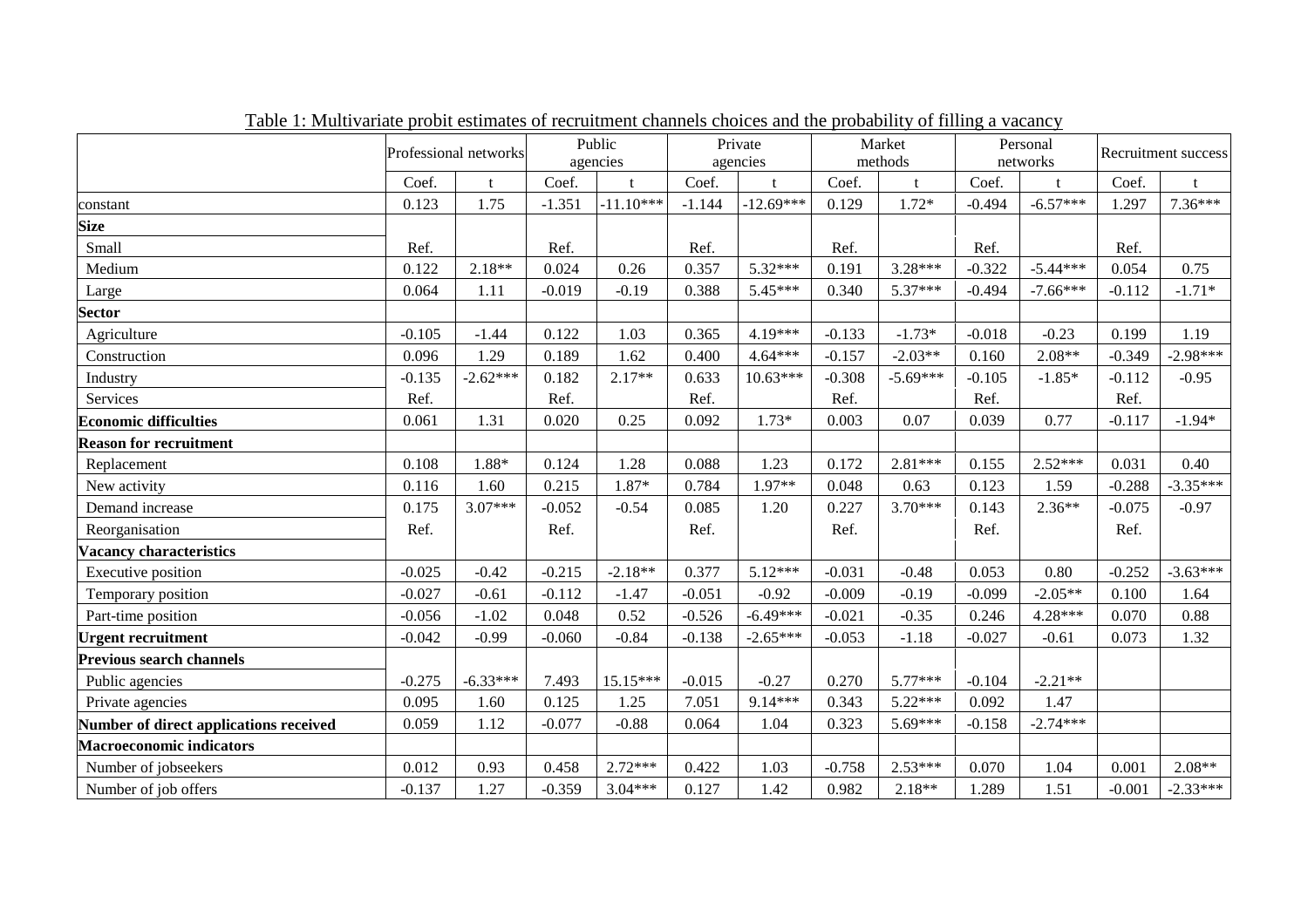# Table 1:

| Correlation coefficients for choice equations                                          | Coef.    | $^{\dagger}$ |
|----------------------------------------------------------------------------------------|----------|--------------|
| rho21: Professional networks – Public agencies                                         | $-0.062$ | $-1.550$     |
| rho31: Professional networks – Private agencies                                        | $-0.041$ | $-1.330$     |
| rho41: Professional networks – Market methods                                          | $-0.039$ | $-1.540$     |
| rho51: Professional networks – Personal networks                                       | 0.386    | 16.330***    |
| rho32: Public agencies - Private agencies                                              | 0.117    | 2.990 ***    |
| rho42: Public agencies - Market methods                                                | 0.071    | $2.070**$    |
| rho52: Public agencies – Personal networks                                             | $-0.050$ | $-1.330$     |
| rho43: Market methods – Private agencies                                               | $-0.079$ | $-2.740***$  |
| rho53: Personal networks – Private agencies                                            | $-0.131$ | $-4.310***$  |
| rho54: Personal networks – Market methods                                              | 0.017    | 0.620        |
|                                                                                        |          |              |
| Correlation coefficients between choice equations and recruitment<br>success equations | Coef.    | t            |
| rho61: Recruitment success – Professional networks                                     | $-0.057$ | $-1.800*$    |
| $rho62$ : Recruitment success – Public agencies                                        | $-0.192$ | $-4.250***$  |
| rho63: Recruitment success – Private agencies                                          | $-0.063$ | $-1.730*$    |
| rho64: Recruitment success – Market methods                                            | $-0.100$ | $-2.950***$  |
| rho65: Recruitment success – Personal networks                                         | $-0.049$ | $-1.420$     |

| Number of observations                                                                             | 4004        |  |  |  |  |
|----------------------------------------------------------------------------------------------------|-------------|--|--|--|--|
| Log-Likelihood                                                                                     | -10997.719  |  |  |  |  |
| Wald test<br>chi2(96)                                                                              | 61940.01*** |  |  |  |  |
| NB: Heteroscedasticity was corrected using the method advocated by White (1982).                   |             |  |  |  |  |
| ***: significant at the 1% level, **: significant at the 5% level, *: significant at the 10% level |             |  |  |  |  |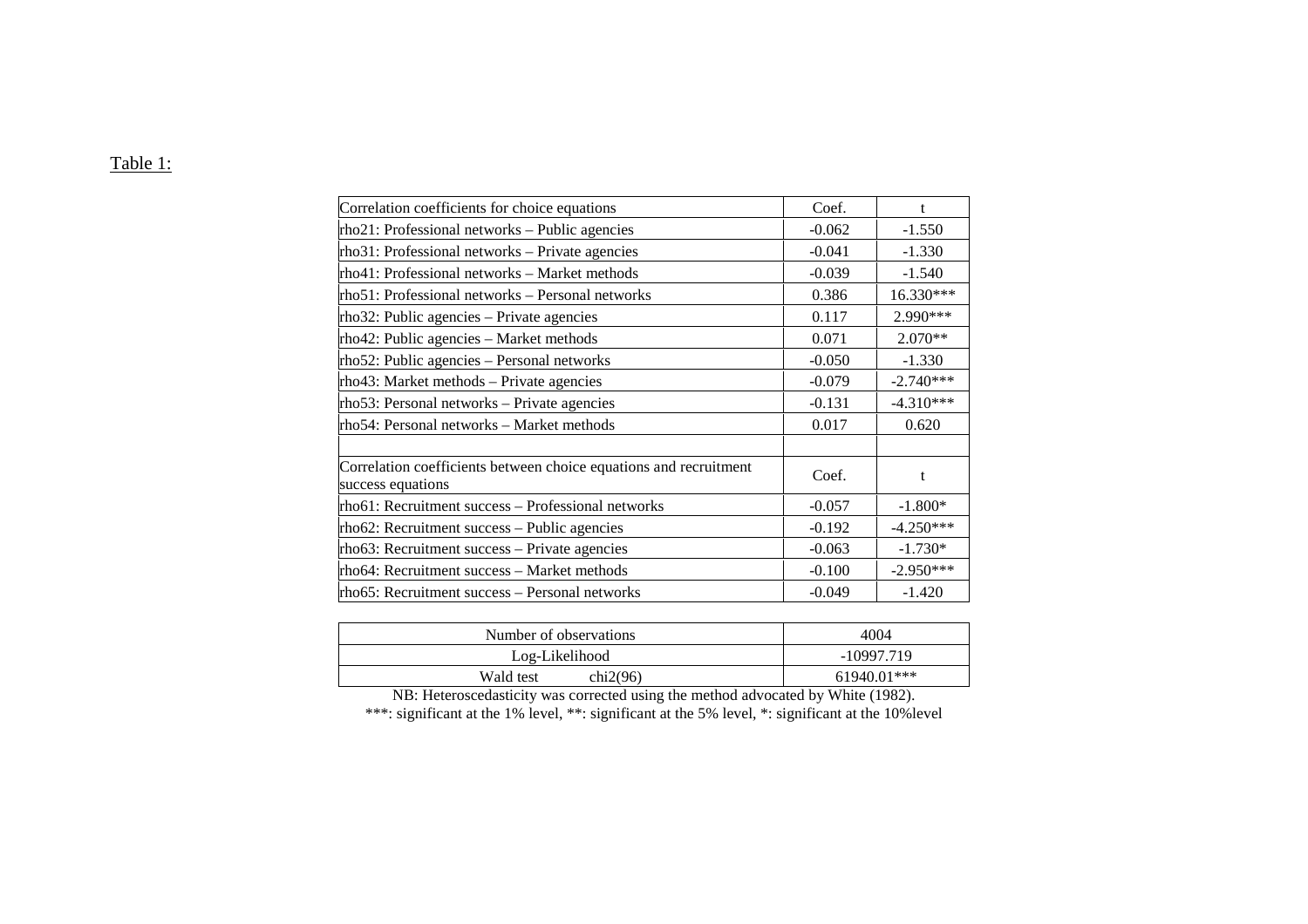The choice of recruitment channels is also influenced by the characteristics of the vacancy. Firms tend to use private agencies to fill skilled positions and to use public agencies to fill less-skilled positions. This result, which is in line with the results obtained by Gorter *et al.* (1996), reflects the fact that French private and public employment agencies have traditionally specialized in recruiting for different kinds of job. Public agencies attract more low-skilled job seekers, whereas private agencies focus on job offers for skilled people. Thus, firms make strategic choices when deciding which recruitment channels to use, selecting the channels that are most likely to give access to suitable applicants. The results also indicate that firms recruiting to fill a new position tend to use employment agencies (private or public) because they can provide help with the screening and selection process. On the other hand, firms seeking a new employee to fill an existing position can directly and efficiently use market methods or networks, as it is relatively easy for the firm to define the characteristics of the vacancy and therefore it does not need help with evaluating and selecting applicants. Finally, because using agencies is costly (mainly in terms of coordination), these channels are less likely to be used when the vacancy must be filled rapidly.

In addition, by estimating a multivariate probit model we were able to analyse the determinants of the probability of filling a vacancy. This probability is lower if the firm has economic difficulties, which may mean that firms with financial problems find it difficult to attract applicants. However, it may also be due to such firms having less time and resources to allocate to the search process. Recruitment success rates are also lower when filling vacancies for newly created posts. In such cases the lower probability of success may be due to firms finding it more difficult to define and describe their needs and to adopt the best strategies for contacting suitable applicants. Success rates are also lower for firms in the construction sector and for firms hiring executive-level staff. This may reflect structural recruitment difficulties in particular segments of the labour market. For example, there is intense competition for labour in the French construction industry, as this sector is not attractive due to its hard working conditions and relatively low wages. As a result, there is a lack of skilled applicants. More generally, it is more difficult to recruit skilled personnel in France than unskilled workers. This seems to be confirmed by the fact that macroeconomic conditions have a substantial affect on the probability of filling a vacancy. The recruitment process is difficult when competition among firms is high and easier when a lot of jobseekers are available, as stressed in matching models (Mortensen and Pissarides, 1990).

However, the most interesting finding is that there is a correlation (correlation coefficients significantly different from zero) between the success equation for the recruitment procedure and all of the recruitment channel equations except for the personal network channel equation. Hence, we can conclude that the probability of filling a vacancy is strongly linked to the choice of recruitment channels. We used the procedure developed by Cappellari and Jenkins (2006) to estimate our multivariate model, which allowed us to calculate the probability of filling a vacancy for each recruitment channel<sup>1</sup>. These estimated probabilities take into account the effect of explanatory factors in the choice equations, the links between recruitment choices and the links between the choice equation and the success equation, thereby ensuring an unbiased estimation of the real effect of recruitment channels on recruitment success rates. Table 2 gives estimated conditional-success probabilities for the sample as a whole and for two sub-samples (vacancy for an executive position, vacancy for a non-executive position).

 $\overline{a}$ 

<sup>&</sup>lt;sup>1</sup> These conditional probabilities take into account the estimated correlation coefficients between the five channels. Alternatively, the estimated success rate associated to each of the 31 recruitment strategies could also be computed. This gives similar results (results available upon request).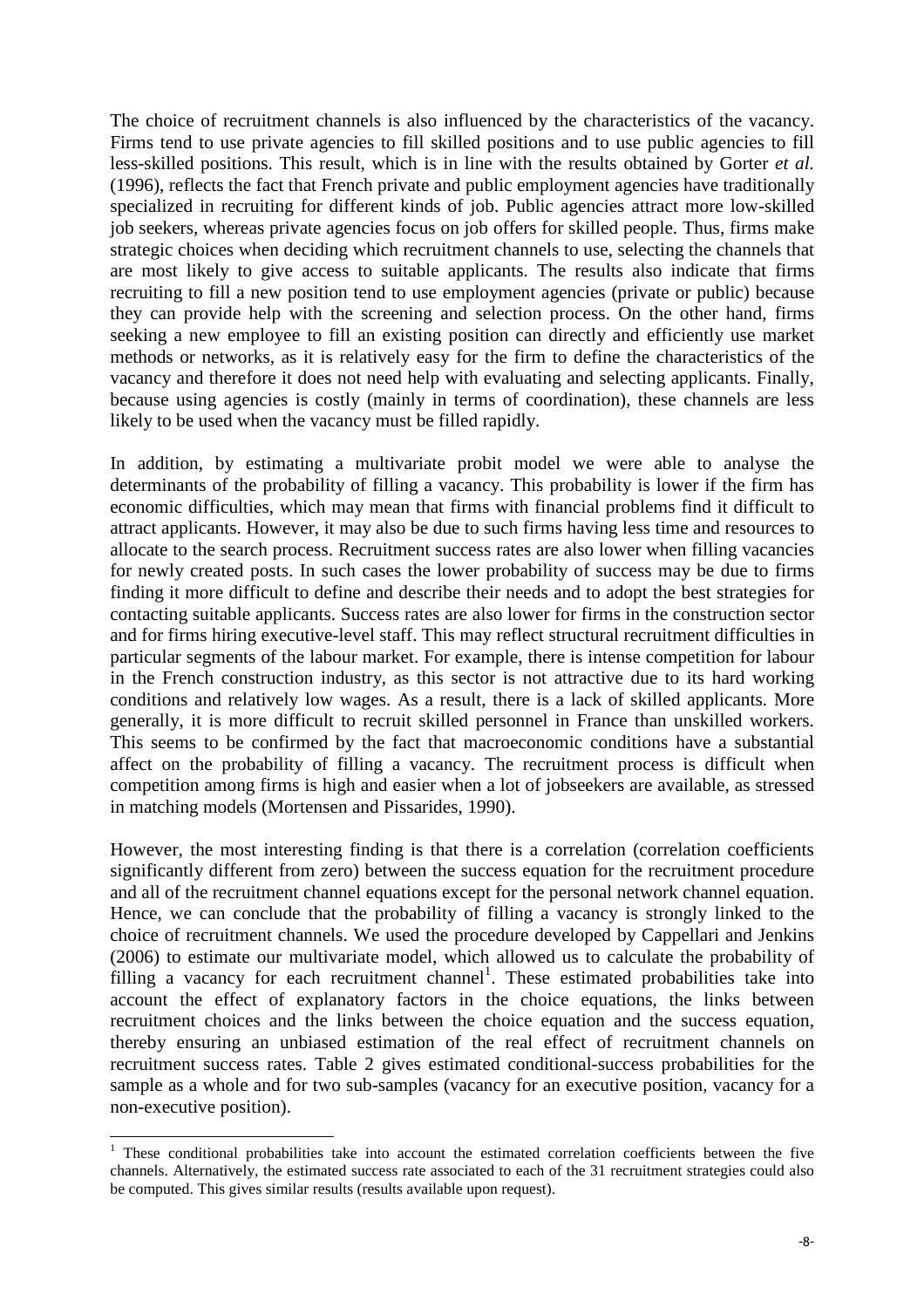| Recruitment channel   | Percentage of<br>vacancies filled | Estimated<br>probability of<br>filling the vacancy | Estimated probability of Estimated probability of<br>filling the vacancy<br>Executive position | filling the vacancy<br>Non-executive position |
|-----------------------|-----------------------------------|----------------------------------------------------|------------------------------------------------------------------------------------------------|-----------------------------------------------|
| Market methods        | 87.0                              | 85.0                                               | 86.0                                                                                           | 84.7                                          |
| Public agencies       | 83.9                              | 84.1                                               | 77.6                                                                                           | 86.9                                          |
| Private agencies      | 86.0                              | 91.0                                               | 95.2                                                                                           | 88.5                                          |
| Professional networks | 87.8                              | 87.1                                               | 88.8                                                                                           | 85.3                                          |
| Personal networks     | 87.5                              | 86.8                                               | 81.4                                                                                           | 89.2                                          |

Table 2: Estimated probabilities of filling a job vacancy for each of the five possible recruitment channels

Table 2 compares the observations drawn from the descriptive statistics with the estimated success rates for the different recruitment channels. This comparison indicates that success rates are affected by the endogeneity of the channels and the links between them. Firms using professional networks successfully filled 87.8% of vacancies, suggesting that this is the most effective recruitment channel. However, this apparent effectiveness is the result of selection bias, as the firms that use professional networks are those that have the best chance of successfully recruiting staff. When this bias is corrected, the most effective recruitment channel can be seen to be private employment agencies. As Houseman *et al.* (2003) showed for temporary employment agencies, private agencies facilitate the hiring process by screening and selecting jobseekers. Private agencies also reduce recruitment costs and speed up the matching process, thereby producing economies of scale and increasing the efficiency of a firm's search process.

This more detailed analysis also shows that public employment agencies are not as ineffective as suggested by the descriptive statistics. Although they obtained the lowest success rate when considering all types of vacancy, this is due to their low success rate in filling skilled vacancies. In contrast, they provide a very effective recruitment channel for filling non-skilled vacancies.

The results also provide an insight into the specialization of French private and public employment agencies. As private and public agencies give access to different segments of the labour market, and thus to different types of skills, firms strategically choose them according to their needs. Firms seeking to fill a vacancy for a skilled position tend to favour private agencies, whereas firms seeking unskilled staff or firms that can benefit from public subsidies tend to favour public agencies. In this way, firms limit mismatches in the hiring process.

### **4- Conclusion**

The aim of the present research was to study employers' search behaviours and the impact of different recruitment channels on the probability of filling a vacancy. We thus assumed that firms use different search methods to form a pool of applicants from which one or more candidates can be chosen to fill the vacancy. In this non-sequential search process, recruitment channels are viewed as a means of contacting jobseekers. By combining recruitment channels, firms can increase their chances of successfully filling a vacancy and we found that the choice and combination of recruitment channels is endogenous. A recursive model was used to analyse employers' search behaviour.

We estimated a recursive model, and then tested this model against French survey data through the use of a multivariate probit analysis. This allowed us to take into account the selectivity bias in recruitment channel choices, as well as possible correlations between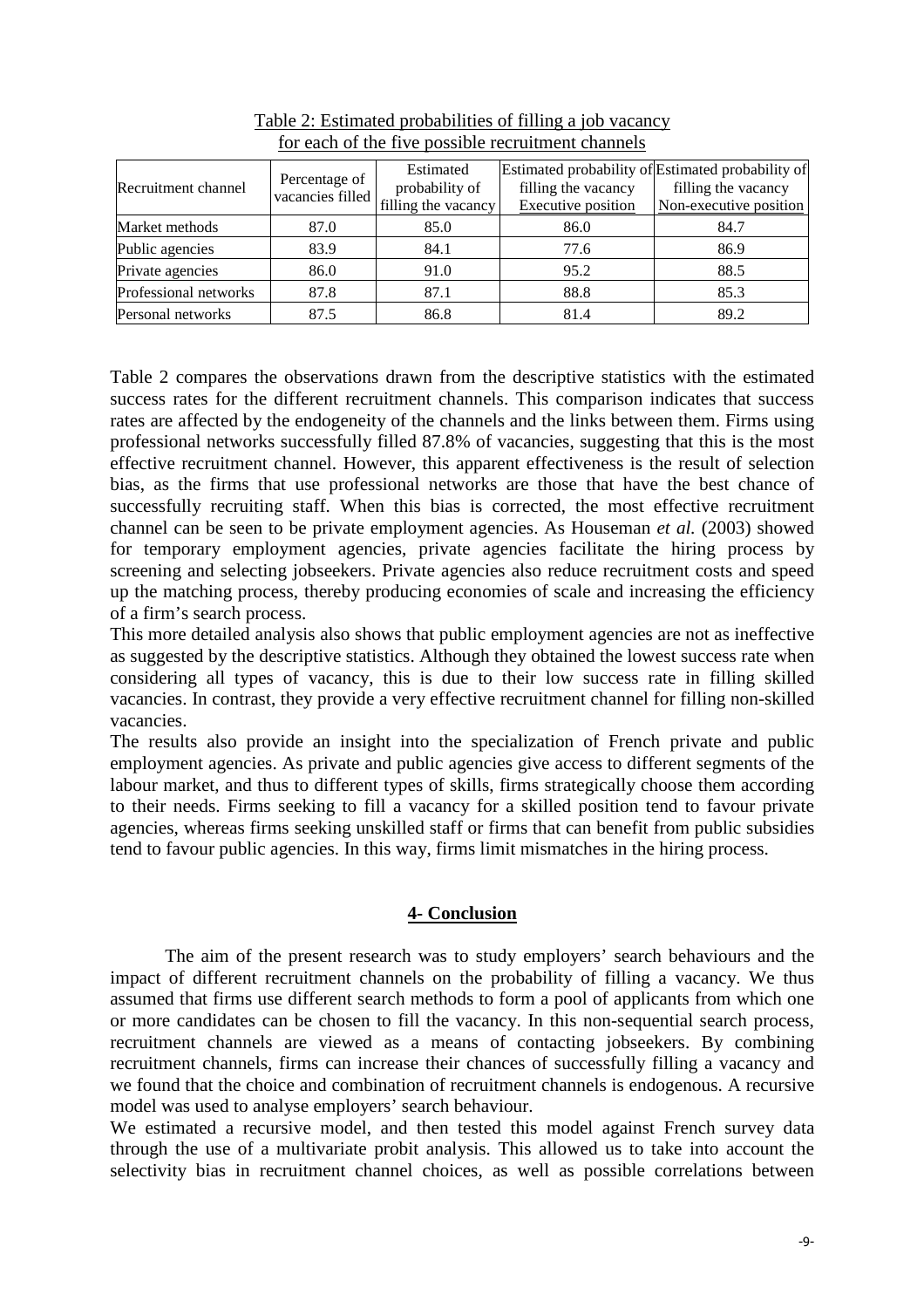recruitment channel choices and their impact on the probability of filling a vacancy. This analysis produced three interesting results. First, recruitment channel choices depend on the characteristics of the firm concerned and of the vacancies to be filled; hence, they are not exogenous. Second, rather than just choosing one channel, firms choose a combination of channels, and choices of which channels to combine are not random. Third, the choice of recruitment strategies strongly influences the probability of filling a vacancy. Private employment agencies appear to be the most effective channels; however firms' choices of recruitment channels tend to be based on strategic criteria. For example, private agencies are more effective in providing access to skilled jobseekers, and public agencies are more effective in providing access to low-skilled workers. This reflects the specialization of these two types of agency in the French labour market.

Our study provides evidence for the important role of employment agencies in the recruitment process. As well as enabling firms to contact jobseekers, employment agencies can provide assistance with the screening and selection process. The use of employment agencies reduces search costs and increases the efficiency of filling a vacancy. These benefits are maximised when firms choose the most appropriate type of agency, that is to say, private agencies for recruiting skilled staff and public agencies for filling low-skilled vacancies. By developing long-term relationships with employment agencies, firms can facilitate the screening and selection process and decrease the risk of mismatches.

## **References**

Barron J., Bishop J. (1985) "Extensive Search, Intensive Search and Hiring Costs: New Evidence on Employer Hiring Activity" *Economic Inquiry* **23**, 363-382.

Barron J., Bishop J., Dunkelberg W.C. (1985) "Employer Search: The Interviewing and Hiring of New Employees" *Review of Economics and Statistics* **67**, 43-52.

Beaumont P.B. (1978) "The Duration of Registered Vacancies: An Explanatory Exercise" *Scottish Journal of Political Economy* **25**, 75-87.

Bessy C., Marchal E., Rieucau G. (2007) "L'Importance des Candidatures Spontanées en France" *Les 4 pages du Centre d'Etudes de l'Emploi* **47**.

Cappellari L., Jenkins S.P. (2006) "Calculation of Multivariate Normal Probabilities by Simulation, with Applications to Maximum Simulated Likelihood Estimation" *Discussion paper* number 584, DIW Berlin.

Devine T.J., Kiefer N.M. (1993) "The Empirical Status of Job Search Theory" *Labour Economics* **1**, 3-24.

Gorter C., Van Ommeren J. (1999) "Sequencing, Timing and Filling Rates of Recruitment Channels" *Applied Economics* **31**, 1149-1160.

Gorter C., Nijkamp P., Rietveld P. (1996) "Employers' Recruitment Behaviour and Vacancy Duration: An Empirical Analysis for the Dutch Labour Market" *Applied Economics* **28**, 1463- 1474.

Gorter C., Nijkamp P., Rietveld P. (1993) "The Impact of Employers' Recruitment Behaviour on the Allocation of Vacant Jobs to Unemployed Job Seekers" *Empirical Economics* **18**, 251- 269.

Greene W. (2008) *Econometric Analysis*, 6th Edition, Prentice Hall.

Holzer H.J. (1996) *What Employers Want*, Russel Sage Fundation, New-York.

Holzer H.J. (1987) "Hiring Procedures in the Firm: Their Economic Determinants and Outcomes" *NBER Working Paper* number 2185.

Houseman Susan N., Kalleberf Arne L., Erickcek Georges A. (2003) "The Role of Temporary Agency Employment in Tight Labor Markets" *Industrial and Labor Relations Review* **57**, 1, 105-127.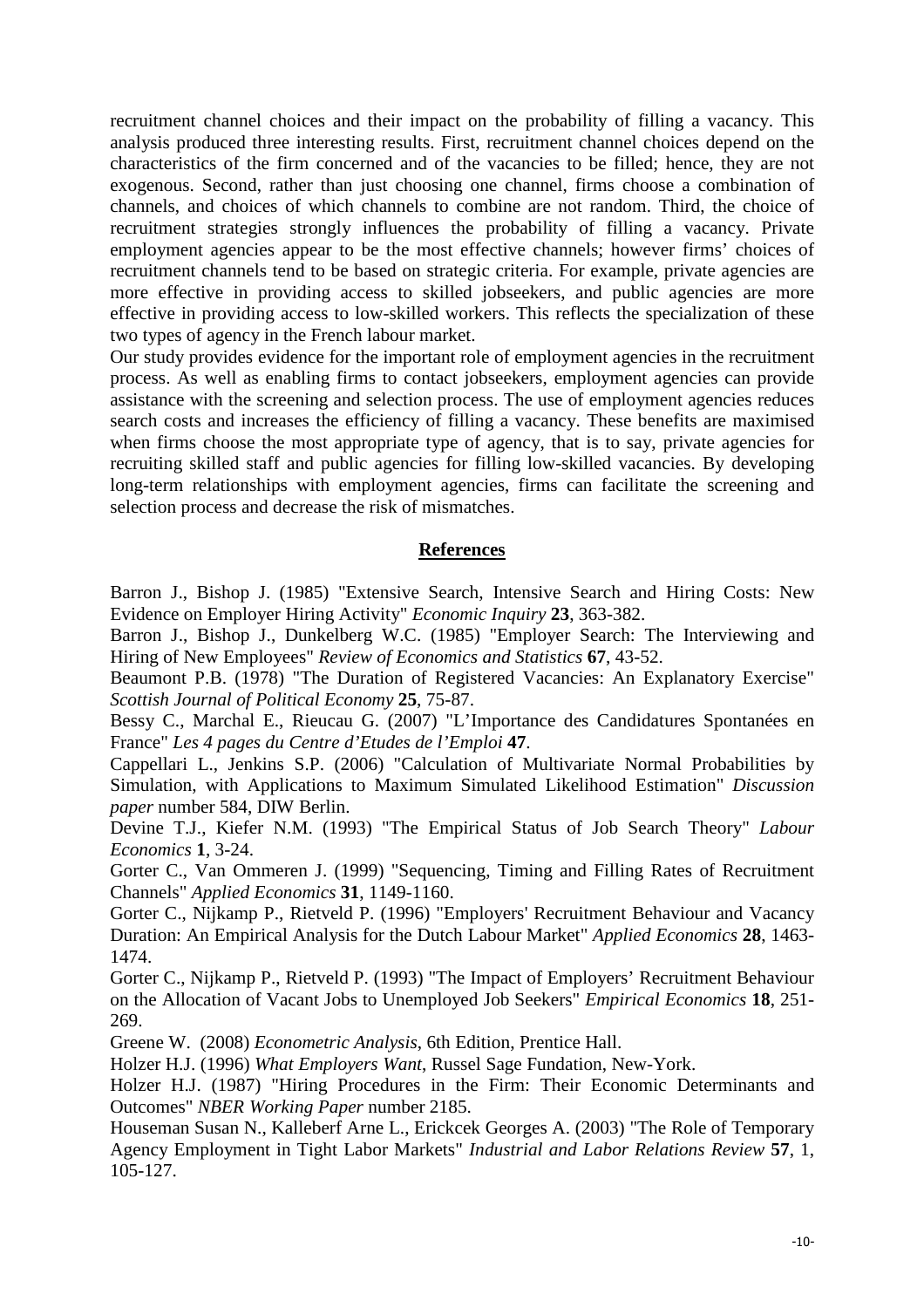Lesueur J-Y. (1997) "L'Intermédiation de l'ANPE sur le Marché du Travail: Une Analyse Néo-institutionnelle" *Revue d'Economie Politique* **4**, 107.

Mortensen D.T. (1986) "Job Search and Labor Analysis", in *Handbook of Labor Economics*. O. Ashenfelter and R. Layard (Eds), North-Holland, Amsterdam.

Mortensen D.T., Pissarides C.A. (1994) "Job Creation and Job Destruction in the Theory of Unemployment" *Review of Economic Studies* **61**, 397-415.

Roper S. (1988) "Recruitment Methods and Vacancy Durations" *Scottish Journal of Political Economy* **35**, 51-64.

Russo G., Hassink W.H.J., Gorter C. ( 2005) "Filling Vacancies: An Empirical Analysis of the Cost and Benefit of Search in the Labour Market" *Applied Economics* **37**,1597-1606.

Russo G., Rietveld P., Nijkamp P., Gorter C. (2000) "Recruitment Channel Use and Applicant Arrival: An Empirical Analysis" *Empirical Economics* **25**, 673-697.

Train K. (2003) *Discrete Choice Methods with Simulation*, Cambridge University Press.

Van Ours J. (1989) "Durations of Dutch Job Vacancies" *De Economist* **137**, 309-327

Van Ours J., Ridder G. (1993) "Vacancy Durations: Search or Selection?" *Oxford Bulletin of Economics and Statistics* **55**, 187-198.

Wilde, J. (2000) "Identification of Multiple Equation Probit Models with Endogenous Dummy Regressors" *Economics Letters* **69**, 309–312.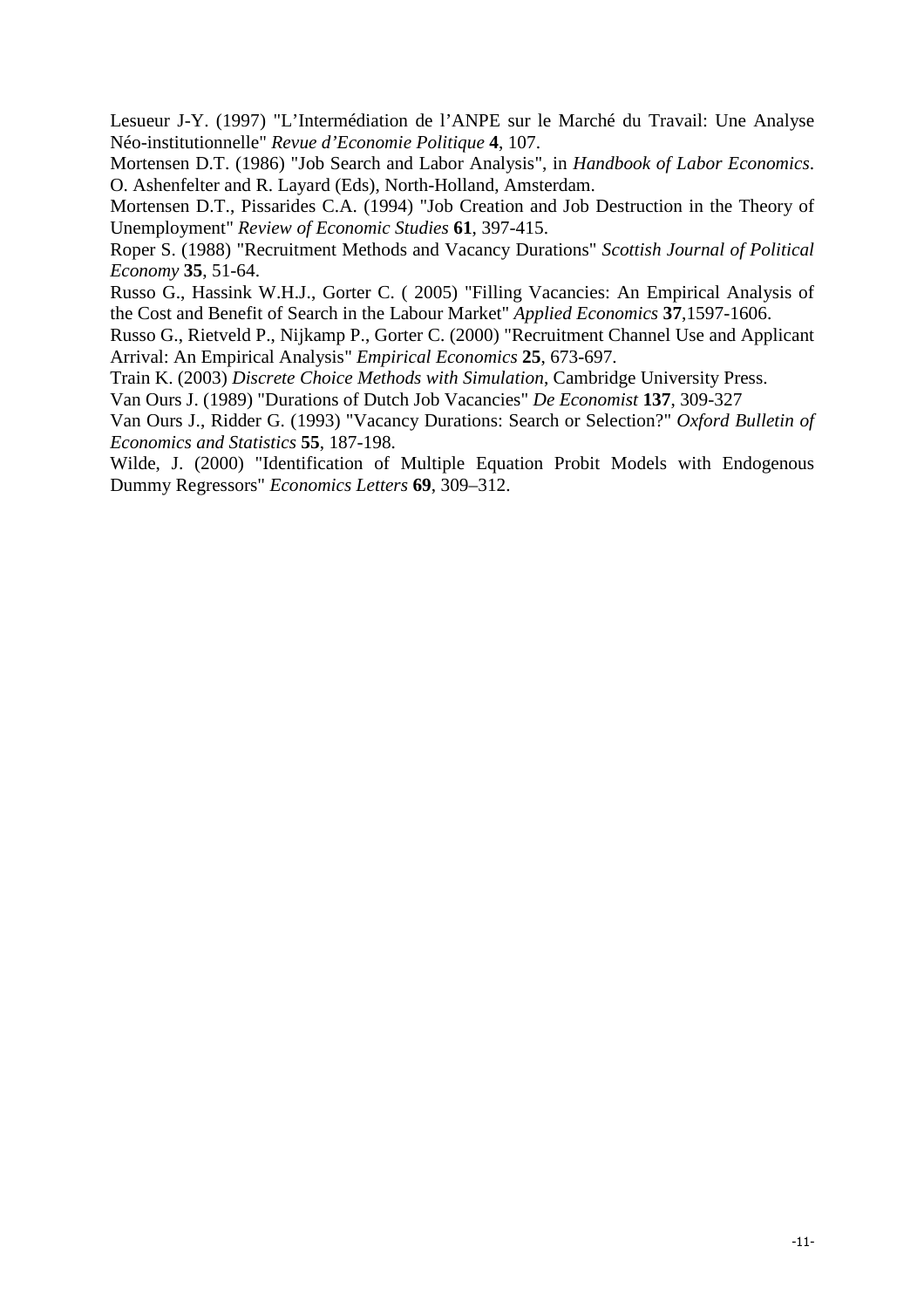| Variable                      | Description                                                                                    | Obs. | Mean    |  |  |  |
|-------------------------------|------------------------------------------------------------------------------------------------|------|---------|--|--|--|
| Recruitment channels          |                                                                                                |      |         |  |  |  |
| Market meth                   | $=1$ if market methods are used; $=0$ otherwise                                                | 4004 | 0.702   |  |  |  |
| Pub_agency                    | $=1$ if public agencies are used; $=0$ otherwise                                               | 4004 | 0.404   |  |  |  |
| Priv_agency                   | $=1$ if private agencies are used; $=0$ otherwise                                              | 4004 | 0.363   |  |  |  |
| Prof_netw                     | $=1$ if professional relations are used; $=0$ otherwise                                        | 4004 | 0.571   |  |  |  |
| Pers_netw                     | $=1$ if personal relations are used; $=0$ otherwise                                            | 4004 | 0.275   |  |  |  |
| <b>Recruitment success</b>    |                                                                                                |      |         |  |  |  |
| recrut_ok                     | $=1$ if the hiring process succeeds; $=0$ otherwise                                            | 4004 | 0.885   |  |  |  |
| Firm size                     |                                                                                                |      |         |  |  |  |
| small                         | $=1$ if the firm has 50 or less employees; $=0$ otherwise                                      | 4004 | 0.479   |  |  |  |
| medium                        | $=1$ if the firm has more than 50 but less than 240 employees; $=0$ otherwise                  | 4004 | 0.222   |  |  |  |
| large                         | $=1$ if the firm has 250 or more employees; $=0$ otherwise                                     | 4004 | 0.299   |  |  |  |
| Sector                        |                                                                                                |      |         |  |  |  |
| agricultural                  | $=1$ if the firm belongs to the agricultural sector; $=0$ otherwise                            | 4004 | 0.087   |  |  |  |
| construction                  | $=1$ if the firm belongs to the construction sector; $=0$ otherwise                            | 4004 | 0.092   |  |  |  |
| industry                      | $=1$ if the firm belongs to the manufacturing sector; $=0$ otherwise                           | 4004 | 0.225   |  |  |  |
| service                       | $=1$ if the firm belongs to the service sector; $=0$ otherwise                                 | 4004 | 0.596   |  |  |  |
| <b>Reason for recruitment</b> |                                                                                                |      |         |  |  |  |
| replacement                   | $=1$ if the vacancy is dude to a replacement; $=0$ otherwise                                   | 4004 | 0.596   |  |  |  |
| new activity                  | $=1$ if the vacancy is dude to a new activity; $=0$ otherwise                                  | 4004 | 0.105   |  |  |  |
| demand increase               | $=1$ if the vacancy is dude to a demand increase; $=0$ otherwise                               | 4004 | 0.317   |  |  |  |
| reorganisation                | $=1$ if the vacancy is dude to a reorganization; $=0$ otherwise                                | 4004 | 0.112   |  |  |  |
| Type of vacancy               |                                                                                                |      |         |  |  |  |
| executive                     | $=1$ if the vacancy is for an executive position; $=0$ otherwise                               | 4004 | 0.164   |  |  |  |
| short-term job                | $=1$ if the vacancy is for a temporary position; $=0$ otherwise                                | 4004 | 0.333   |  |  |  |
| part-time job                 | $=1$ if the vacancy is for a part-time position; $=0$ otherwise                                | 4004 | 0.179   |  |  |  |
|                               | urgent recruitment $=1$ if the recruitment is urgent; $=0$ otherwise                           | 4004 | 0.529   |  |  |  |
| Previous recruitment methods  |                                                                                                |      |         |  |  |  |
| pubagen_p                     | $=1$ if public agencies were used in a previous search; $=0$ otherwise                         | 4004 | 0.340   |  |  |  |
| privagen_p                    | $=1$ if private agencies were used in a previous search; $=0$ otherwise                        | 4004 | 0.152   |  |  |  |
| cand_100                      | $=1$ if more than 100 direct applications were received; $=0$ otherwise                        | 4004 | 0.322   |  |  |  |
| Macroeconomic context         |                                                                                                |      |         |  |  |  |
| difficulties                  | $=1$ if the firm has financial problems; $=0$ otherwise                                        | 4004 | 0.278   |  |  |  |
|                               | $=$ number of jobseekers in 2005 in the firm's sector                                          |      |         |  |  |  |
| Jobseekers_nb                 | Source: Enquête Emploi, INSEE, 2005                                                            | 4004 | 254,285 |  |  |  |
|                               | $=$ number of job offers in the firm's sector in the first half of 2005 Source:                |      |         |  |  |  |
| offers_nb                     | ANPE, 2005<br>$=$ change in the number of job offers in the firm's sector in the first half of | 4004 | 167,229 |  |  |  |
|                               | 2005                                                                                           |      |         |  |  |  |
| offers_evol                   | Source: ANPE. 2005                                                                             | 4004 | 4.449   |  |  |  |

# Appendix 1: List of variables